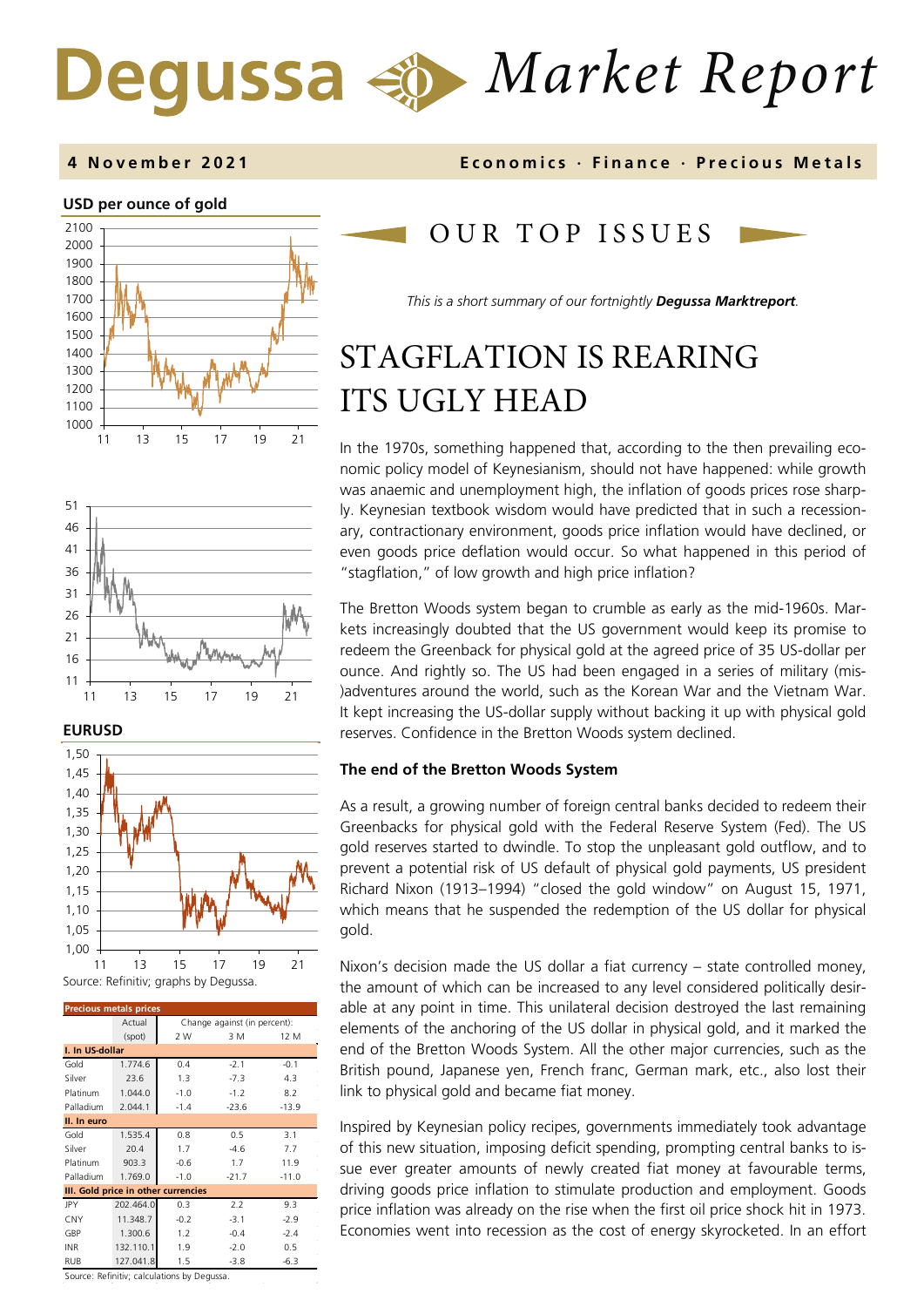



Source: Refinitiv; graphs by Degussa.

to fight the contraction, governments and their central banks sought to increase aggregate demand.

### **The period of stagflation**

Deficits grew sharply, financed by central banks opening up the monetary spigots. However, people's confidence in the stability of fiat currencies began to decline, and price inflation expectations rose further. Unions pushed through higher wages, adding to the general upward pressure on prices of goods and services. The early 1970s became the time of a "Great Inflation" in many countries around the world. It quickly became clear, however, that inflation is very expensive, an economic and social evil.

History does not repeat itself, but occasionally, it rhymes. Today governments and their central banks are taking recourse again to Keynesian economics of deficit spending and money printing. Governments have stalled economic activity in response to the coronavirus pandemic with their lockdown policies. As production halted and unemployment skyrocketed, governments increased deficit spending, funded by central banks issuing vast quantities of fiat currency.

The truth is that the "monetary overhang" in the western world is now much higher than it was in the stagflation episode of the 1970s. It seems very likely that this excess liquidity is driving up the prices of goods and services – the prices of consumer goods as well as asset prices (such as the prices of stock and bonds, real estate, commodity, art, etc.) This, in turn, means that the purchasing power of fiat currencies will decline, not only temporarily but permanently.

### **The return of high(er) inflation**

A rise in the prices of goods and services across the board will eventually put a strain on economic growth and employment. On the one hand, price inflation causes economic distortions such as overconsumption and malinvestments, harming the productive capacity of economies. On the other hand, price inflation is a policy that cannot last. It takes ever higher doses of price inflation to keep alive the "illusion of prosperity," the boom it has set into motion in the first place. However, inflation can only go so far.

The American economist and social philosopher Murray N. Rothbard (1926- 1995) explained the consequences of the political efforts to keep the boom going:

"Like the repeated doping of a horse, the boom is kept on its way and ahead of its inevitable comeuppance by repeated and accelerating doses of the stimulant of bank credit. It is only when bank credit expansion must finally stop or sharply slow down, either because the banks are getting shaky or because the public is getting restive at the continuing inflation, that retribution finally catches up with the boom. As soon as credit expansion stops, the piper must be paid, and the inevitable readjustments must liquidate the unsound over-investments of the boom and redirect the economy more toward consumer goods production. And, of course, the longer the boom is kept going, the greater the malinvestments that must be liquidated, and the more harrowing the readjustments that must be made."

Undoubtedly, today's world has become a rather different place compared to the 1970s – technologically, politically, culturally, and socially. Yet, the same timeless economic laws are still at work. One of these economic laws is that an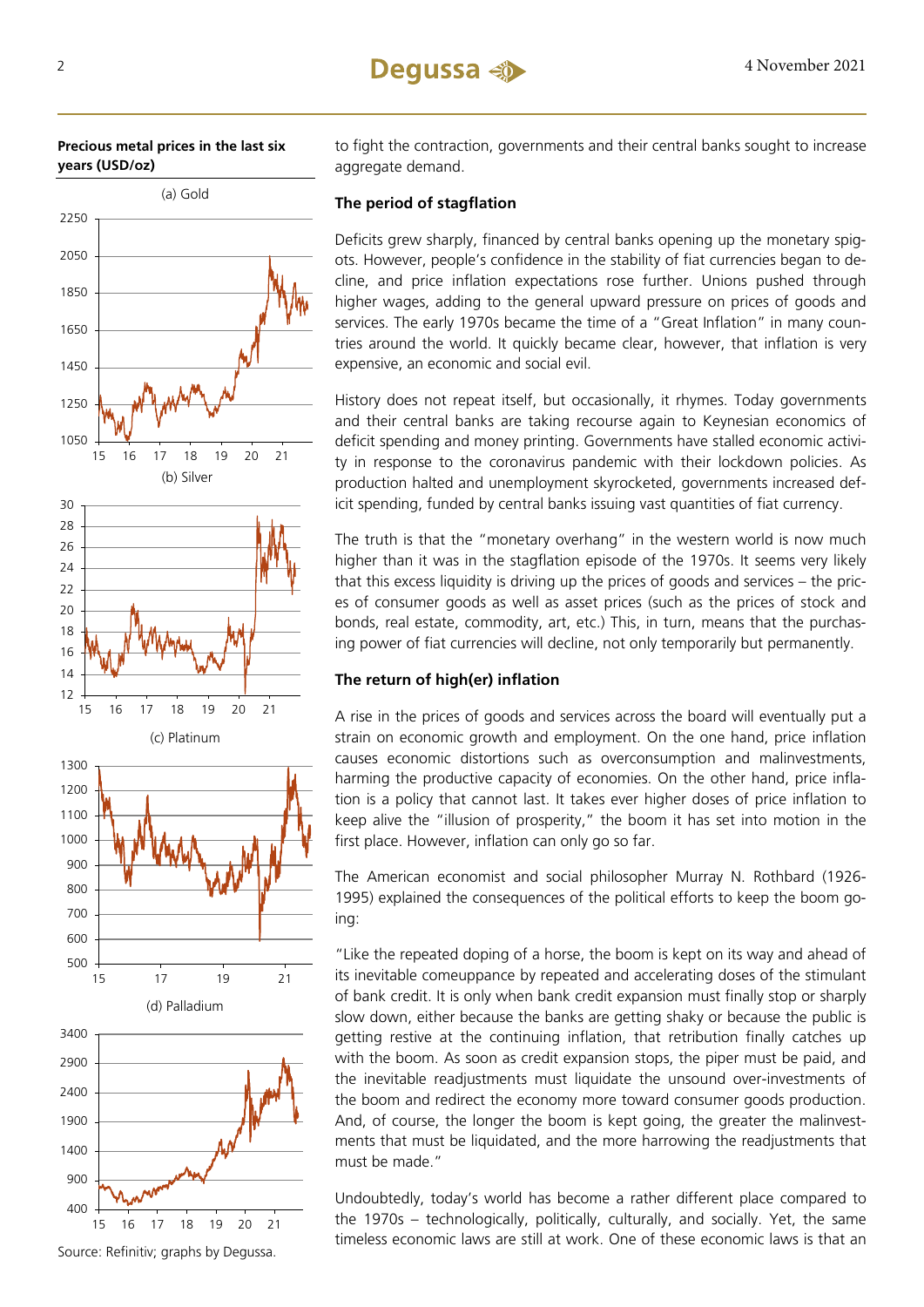increase in the money supply pushes up the prices of goods and services (compared with a situation in which the money supply had remain constant); and that the policy of price inflation will ultimately bring down the economic and financial system. Given the global inflationary policy, it is by no means an exaggeration to be concerned that the world economy will, at some point, be hit by a severe recession, accompanied by a sharp spike in price inflation. In other words: The risk of stagflation is definitely rearing its ugly head.

Investors may want to protect themselves against the risk that central banks around the world will increasingly resort to inflation to fend off a crash of the credit pyramid they have built over the past decades. Physical gold and silver come to mind. The exchange value of these precious metals cannot be debased by monetary policy. And they also do not carry a default or counterparty risk. Especially for long-term investors, holding physical gold and silver as part of their liquid portfolio should be worthwhile, as they can be expected to be both risk-reducing and return-enhancing in the coming years.

\*\*\*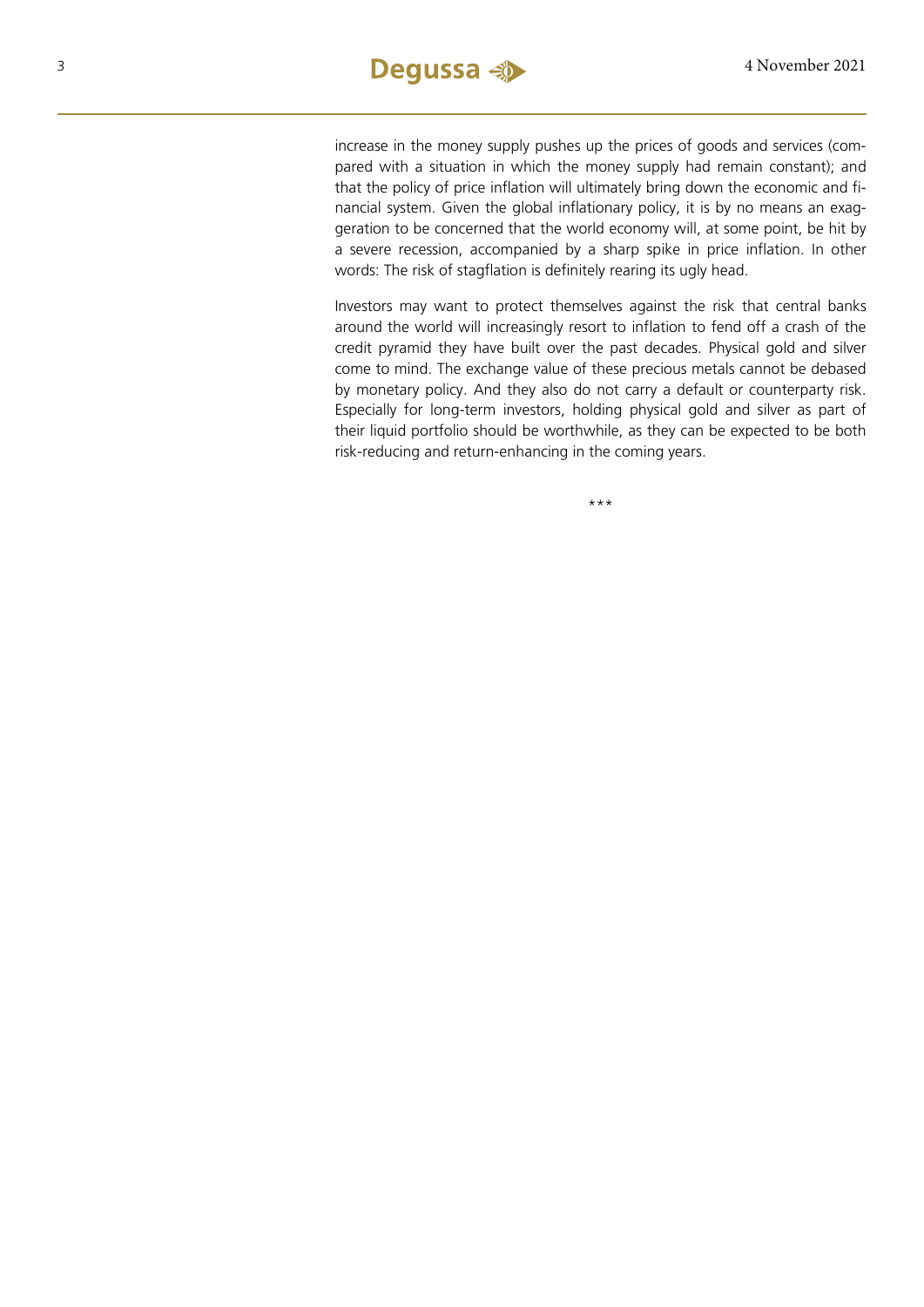## PRECIOUS METALS PRICES

**In US-Dollar per ounce**

|                                    |             | Gold         | <b>Silver</b> |              | Platinum   |              |             | Palladium    |  |
|------------------------------------|-------------|--------------|---------------|--------------|------------|--------------|-------------|--------------|--|
| I. Actual                          |             | 1774.5       | 23.6          |              | 1044.3     |              | 2045.9      |              |  |
| II. Gliding averages               |             |              |               |              |            |              |             |              |  |
| 10 days                            |             | 1789.5       | 24.0          |              | 1038.1     |              | 2008.3      |              |  |
| 20 days                            |             | 1781.1       |               | 23.6         |            | 1032.4       |             | 2032.5       |  |
| 50 days                            |             | 1780.7       |               | 23.4         |            | 998.4        |             | 2088.8       |  |
| 100 days                           |             | 1785.5       |               | 24.3         |            | 1028.0       |             | 2369.6       |  |
| 200 days                           |             | 1791.2       |               | 25.5         |            | 1111.4       |             | 2502.3       |  |
| III. Estimates for end 2021<br>(1) |             | 2448<br>38   |               | 47<br>100    |            | 1272<br>22   |             | 2710<br>32   |  |
| <b>Band width</b>                  | Low<br>1750 | High<br>2684 | Low<br>23.0   | High<br>55.1 | Low<br>950 | High<br>1472 | Low<br>2280 | High<br>2910 |  |
| (1)                                | $-1$        | 51           | $-2$          | 134          | $-9$       | 41           | 11          | 42           |  |
| V. Annual averages<br>2018<br>2019 |             | 1253<br>1268 |               | 17.1<br>15.8 | 947        | 880          |             | 857<br>1019  |  |
| 2020                               |             | 1382         |               | 16.1         | 862        |              |             | 1511         |  |

### **In Euro per ounce**

|                                            | Gold                                      | <b>Silver</b>                              | <b>Platinum</b>                           | Palladium                              |  |
|--------------------------------------------|-------------------------------------------|--------------------------------------------|-------------------------------------------|----------------------------------------|--|
| I. Actual                                  | 1536.1                                    | 20.4                                       | 904.0                                     | 1771.0                                 |  |
| II. Gliding averages                       |                                           |                                            |                                           |                                        |  |
| 10 days                                    | 1541.3                                    | 20.7                                       | 894.2                                     | 1729.8                                 |  |
| 20 days                                    | 1535.3                                    | 20.3                                       | 889.9                                     | 1752.0                                 |  |
| 50 days                                    | 1523.4                                    | 20.0                                       | 854.2                                     | 1786.2                                 |  |
| 100 days                                   | 1519.0                                    | 20.7                                       | 874.4                                     | 2014.1                                 |  |
| 200 days                                   | 1505.5                                    | 21.4                                       | 933.4                                     | 2101.0                                 |  |
| III. Estimates for end 2021<br>(1)         | 2044<br>33                                | 39<br>93                                   | 1062<br>17                                | 2263<br>28                             |  |
| <b>Band width</b><br>(1)                   | High<br>Low<br>1470<br>2260<br>47<br>$-4$ | Low<br>High<br>19.0<br>46.6<br>$-7$<br>128 | High<br>Low<br>800<br>1240<br>37<br>$-12$ | High<br>Low<br>1920<br>2450<br>38<br>8 |  |
| V. Annual averages<br>2018<br>2019<br>2020 | 1116<br>1072<br>1235                      | 15<br>13<br>14                             | 844<br>743<br>770                         | 760<br>863<br>1350                     |  |

Source: Refinitiv; calculations and estimates Degussa. Numbers are rounded.

 $(1)$  On the basis of actual prices.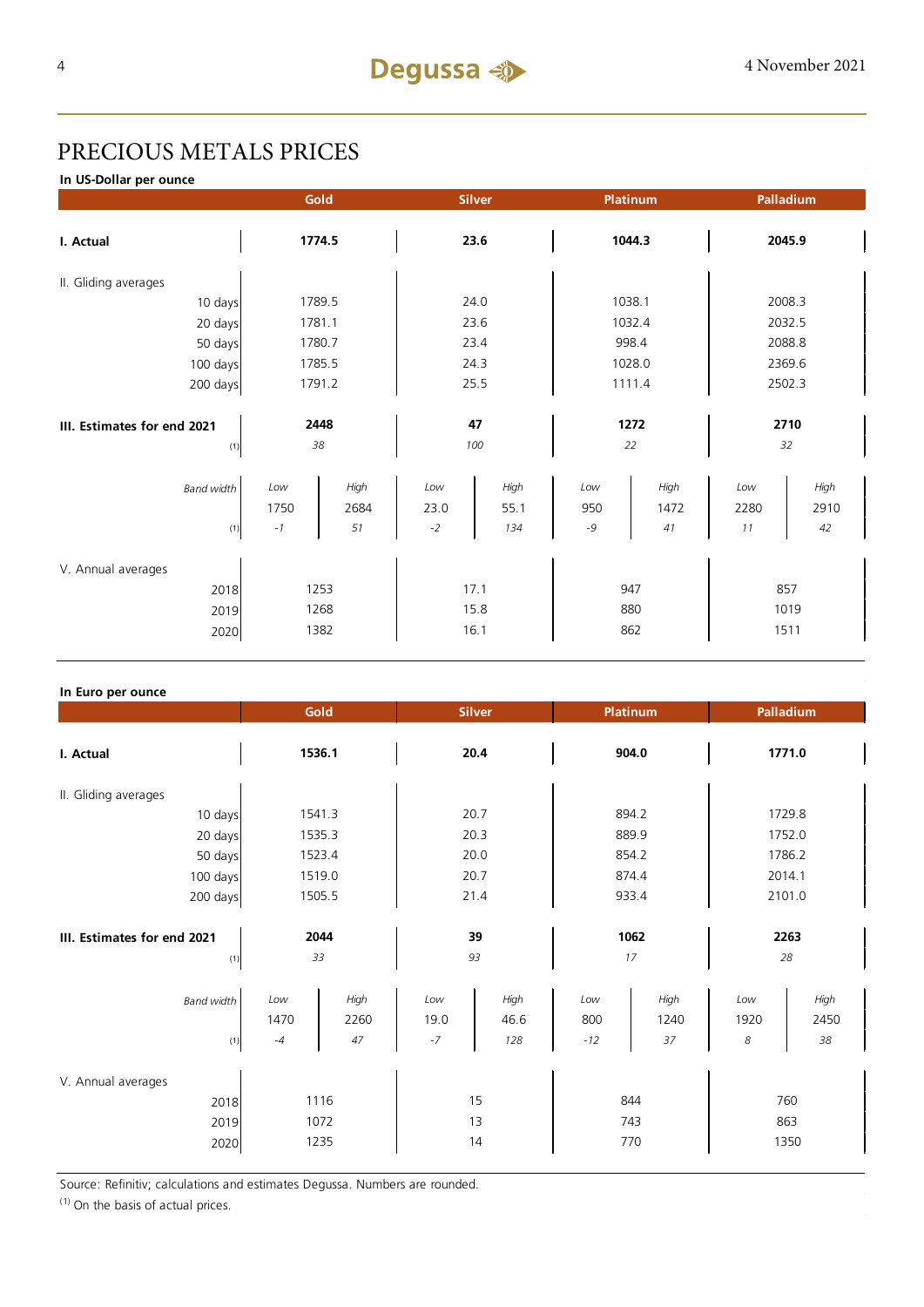## BITCOIN, PERFORMANCE OF VARIOUS ASSET CLASSES

### **Bitcoin in US dollars**



Source: Refinitiv; graph by Degussa.

### **Performance of stocks, commodities, FX and bonds**

(a) In national currencies (b) In euro



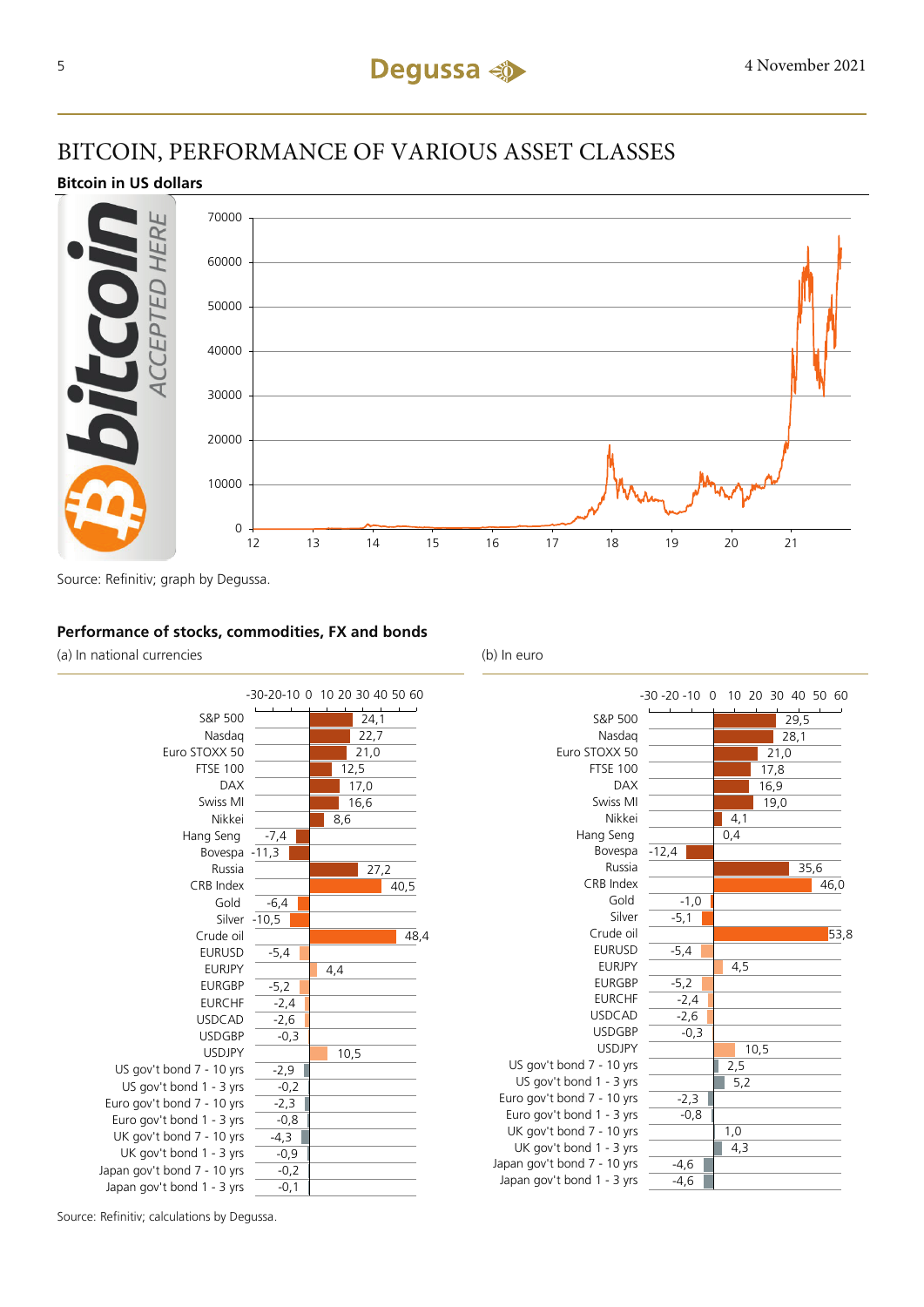### Issue Content 4 November 2021 Stagflation Is Rearing Its Ugly Head 21 October 2021 At A Crossroads. It Is Time For Gold And Silver 7 October 2021 Here Comes The Inflation Beast 23 September 2021 Evergrande: China's Potential 'Lehman moment'? 8 September 2021 It All Depends On The Fed's 'Safety Net' 26 August 2021 Our Money Gets Thrown Under The Bus 12 August 2021 The Crime of 1971 29 July 2021 Gold And The Market Fear That Is Not 15 July 2021 Gold and the Monetary Policy Empire of Deception 1 July 2021 Investors believing the impossible, making the price of gold falter 17 June 2021 Gold Against Neglected Risks 2 June 2021 Gold And Inflation 20 May 2021 The Price Correction In The Crypto Space Is Not The End .. 6 May 2021 The Dark Side of the Yield Curve Control Policy 22 April 2021 Bitcoin and the Golden Opportunity 8 April 2021 On Precious Metal 2021 Price Forecasts 25 March 2021 Money Matters For Gold And Silver Prices 11 March 2021 Interest Rates are to the Price of Gold What Gravity is to the Apple 25 February 2021 The Dangers Of Digital Central Bank Money 11 February 2021 Gold Is Not In Bubble Territory 28 January 2021 It Is High Time To Buy Gold And Silver 14 January 2021 The Great Gold And Silver Bull Market Is On 17 December 2020 Gold Against US-Dollar Risk. A Value Proposition 3 December 2020 Keep Your Cool – And Physical Gold And Silver 19 November 2020 It is Going to be Wild. Hold on to Physical Gold 5 November 2020 For In Fire Gold Is Tested 22 October 2020 The Policy of Inflating Everything, Not Only The Price Of Gold 8 October 2020 President Trump Is Good For Gold, Or Isn't He? 24 September 2020 Get Physical With Gold 10 September 2020 The Inflation Threat And The Case For Gold 27 August 2020 We Need Sound Money To Regain and Defend Our Liberties 13 August 2020 Gold And Silver Prices Are Set To Trend Even Higher 30 July 2020 The Big Short In Official Currencies 16 July 2020 "World Gold Price" Hits A New Record 2 July 2020 Some Things You Need To Know About Money 4 June 2020 Gold in Times of Economic Crisis and Social Revolution 20 May 2020 First the Money Supply Shock, Then the Inflation Shock 7 May 2020 Be Aware of What Inflation Really Is 23 April 2020 The Undesirable Effects of the Corona-Virus Relief Package The Degussa Marktreport (German) and the Degussa Market Report (English) are available at:

### **Articles in earlier issues of the** *Degussa Market Report*

**www.degussa-goldhandel.de/de/marktreport.aspx**.